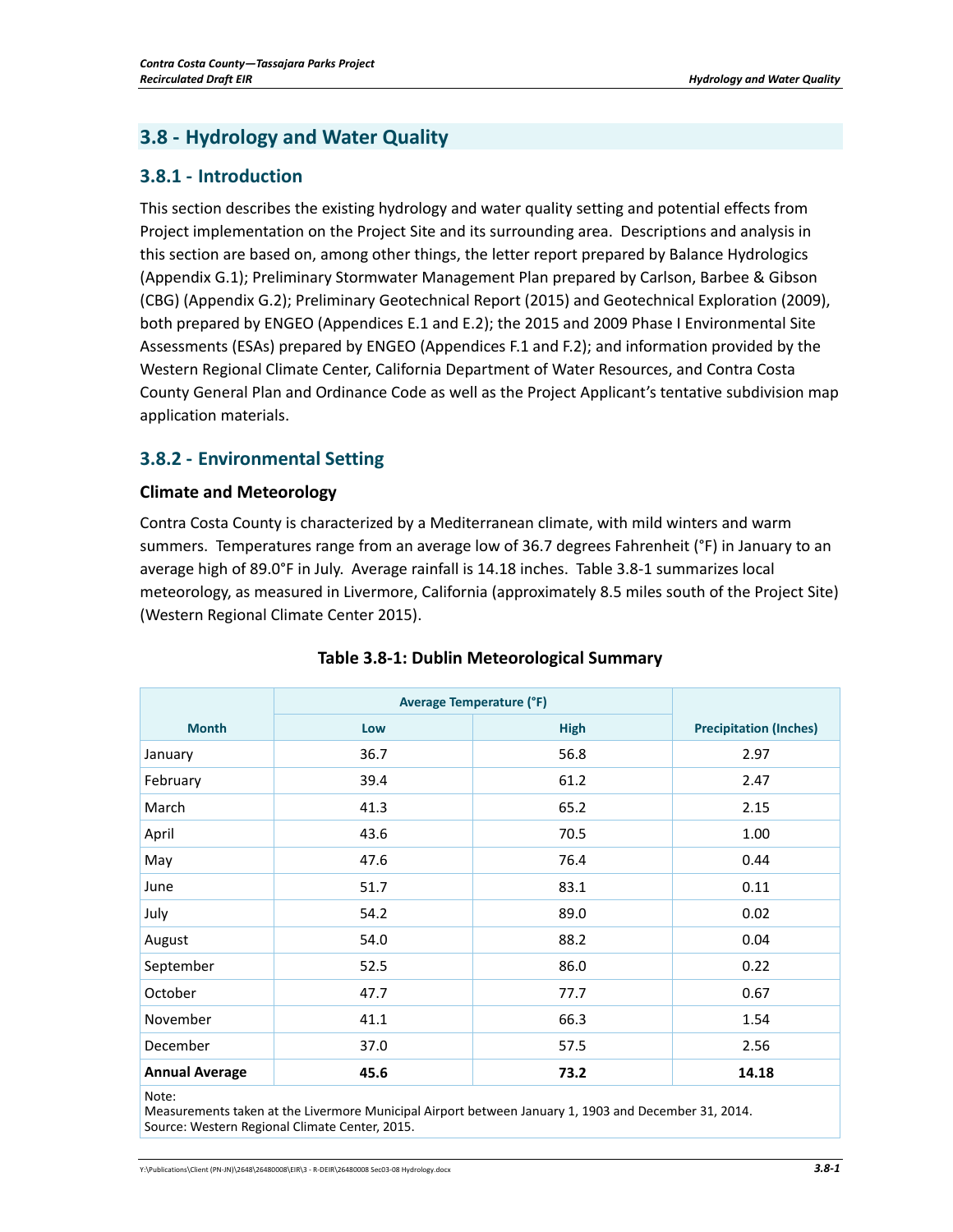## **Watershed**

The Project Site is located within the Tassajara Creek watershed, which drains the Tassajara Valley area of Contra Costa County. Tassajara Creek runs in a general north to south alignment east of the Project Site. A small segment of Tassajara Creek is located within the far northeastern corner of the Northern Site. Near the Project Site, Tassajara Creek is located within a natural watercourse. South of Interstate 580 (I-580), it is located in an earthen-lined channel and flows south to Arroyo Mocho in Pleasanton. Arroyo Mocho, an earthen-lined flood channel, empties into South San Ramon Creek near I-680, which continues south to Arroyo De La Laguna. This drainage reverts to a natural watercourse and is tributary to Alameda Creek in Sunol, which ultimately outlets to San Francisco Bay in Fremont.

## **Storm Drainage**

The Contra Costa County Flood Control and Water Conservation District guides regional drainage plans throughout incorporated and unincorporated County areas. In the Project vicinity, urban areas to the west include drainage facilities consisting of inlets and underground piping that convey runoff to existing storm drains in Camino Tassajara.

There are no existing storm drain facilities on-site. Runoff that occurs on the Project Site either ponds on-site or sheet flows to existing natural drainages, ultimately flowing to Tassajara Creek. As indicated by the report prepared by Balance Hydrologics dated February 4, 2016, the Northern Site, inclusive of the Residential Development Area and Non-Urban Development Area, consists of three drainage areas with ephemeral drainages flowing to the south, combining and turning to the east along the north side of Camino Tassajara in a natural depression (Balance Hydrologics 2015). Drainage from Camino Tassajara also discharges into the depression (CBG 2015).

## **Groundwater**

Agricultural and rural residential land uses to the east and south of the Project Site rely on groundwater for domestic and irrigation purposes. According to the 2009 Phase I ESA (Appendix F), groundwater in the vicinity of the Project Site was observed between approximately 11.7 and 31.4 feet below ground surface. The 2009 Phase I ESA also reported that there are at least five groundwater wells on the Project Site, with several of those wells located on the Southern Site, which appear to be used primarily for cattle troughs. The 2015 Geotechnical Exploration and Preliminary Geotechnical Report indicated that groundwater was not generally encountered within exploration points in the upland areas of the Northern Site. Groundwater within alluvium in the southern portion of the Northern Site was measured at approximately 5 feet below ground surface (ENGEO 2015). The 2009 Geotechnical Exploration and 2015 Preliminary Geotechnical Report also found that groundwater occurs within alluvium soils at the southern end of the Northern Site at depths of approximately 5 to 10 feet below ground surface. Groundwater was also encountered within alluvium soils along low-lying areas of the Southern Site at depths of approximately 12 to 25 feet below ground surface. Groundwater was not generally encountered within upland areas (ENGEO 2009).

The Project Site is not located in a delineated groundwater basin (California Department of Water Resources 2003). Groundwater of the San Francisco Hydrologic Region, in which the Project Site is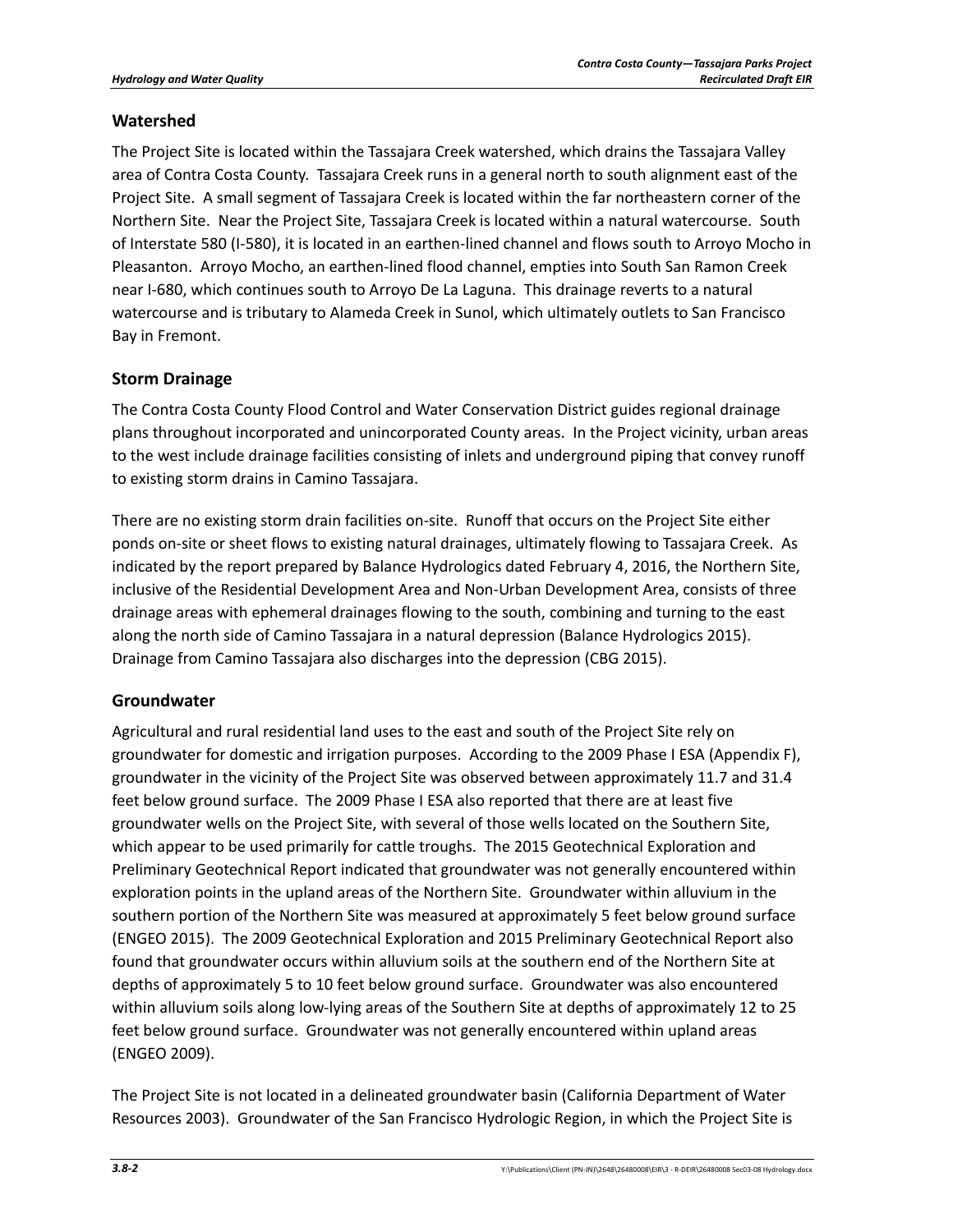located, is generally described as relatively thin to moderately thick freshwater-bearing aquifers. Groundwater accounts for only about 5 percent (68,000 acre-feet) of the region's estimated average water supply for agricultural and urban uses (California Department of Water Resources 2003).

## **Flood Hazard Areas**

The majority of the Project Site is located outside the 100-year flood hazard area known as Zone X (Federal Emergency Management Agency 2009). Two small areas of the Project Site are located within the 100-year flood hazard area (Zone A). These areas are located in the far northeastern corner of the Northern Site adjacent to Tassajara Creek and far southeastern corner of the Southern Site, south of the existing vacant residence directly along Camino Tassajara. No portion of the Residential Development Area or Non-urban Development Area falls within the 100-year flood hazard area (Zone A).

## **3.8.3 - Regulatory Framework**

## **Federal and State**

## *Clean Water Act and Porter-Cologne Water Quality Control Act*

Under the Clean Water Act of 1972 (CWA), the United States Environmental Protection Agency (EPA) is authorized to regulate the discharge of pollutants in the waters of the United States and to regulate water quality standards for surface waters. The EPA has delegated authority for implementing water quality regulations to the California State Water Resources Control Board (State Water Board), which has nine Regional Water Quality Control Boards. The State Water Board and Regional Water Quality Control Boards were established by the Porter-Cologne Water Quality Control Act. Contra Costa County is under the jurisdiction of the San Francisco Bay Regional Water Quality Control Board (RWQCB), which is responsible for implementation of state and federal water quality protection statutes, regulations, and policies.

## *National Pollution Discharge Elimination System (NPDES)*

Point source discharges to surface waters are generally controlled through waste discharge requirements issued under the NPDES permits. Although the NPDES program was established by the CWA, the EPA has delegated management of California's NPDES permit program to the State Water Resources Control Board and the nine regional (RWQCB) offices. Issued in five-year terms, an NPDES permit usually contains components such as discharge prohibitions, effluent limitations, and necessary specifications and provisions to ensure proper treatment, storage, and disposal of the waste. The permit often contains a monitoring program that establishes monitoring stations at effluent outfall and receiving waters. The 1987 amendments to the CWA (Section 402[p]) provided for the EPA's regulation of non-point pollution sources from municipal, construction, and industrial activities.

## *Municipal*

In 1990, the RWQCB adopted the Phase 1 NPDES permits for urban runoff discharges from municipalities of over 100,000 people. In 2003, the RWQCB issued Phase 2 NPDES permits to cities with populations of 50,000 to 100,000. Contra Costa County's County Watershed Program (CWP) is responsible for ensuring the County complies with its municipal stormwater NPDES permits. The East County Municipal Regional Permit was adopted on September 23, 2010 and applies to the cities of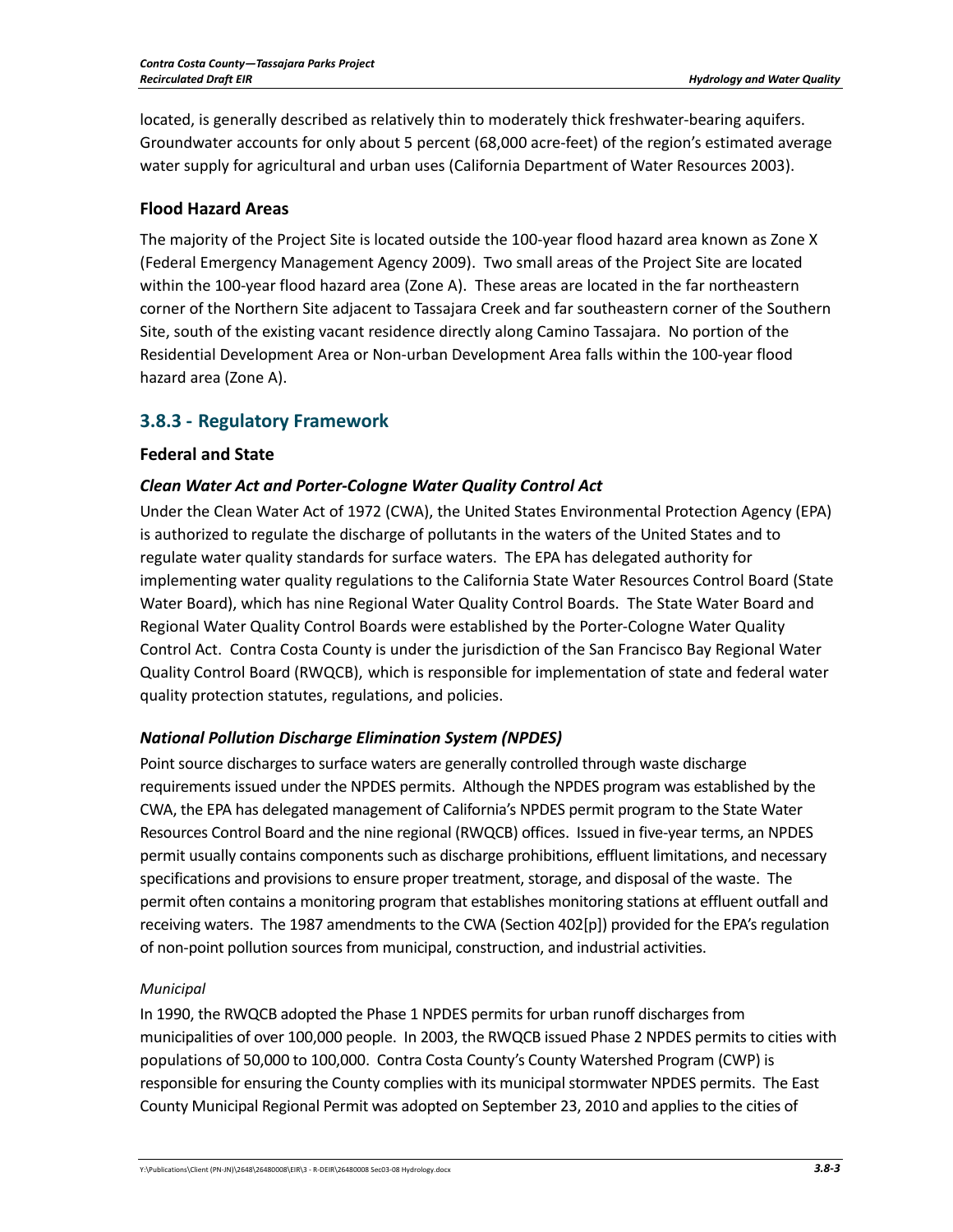Antioch, Oakley, Brentwood, unincorporated Contra Costa County and the Contra Costa County Flood Control District.

## *Construction*

In 1990, the EPA published regulations for construction sites that disturbed 5 acres or more of soil. In 1999, the EPA lowered the permitting threshold from 5 acres to one acre, or sites that are less than one acre but part of a larger common plan of development that in total disturbs one or more acres. These construction sites must obtain coverage under the General Permit for Discharges of Storm Water Associated with Construction Activity (Construction General Permit, 2009-0009-DWQ). Construction activity subject to this permit includes clearing, grading, and disturbances to the ground such as stockpiling or excavation, but does not include regular maintenance activities performed to restore the original line, grade, or capacity of a facility. The Construction General Permit requires the development and implementation of a Stormwater Pollution Prevention Program (SWPPP). The SWPPP should contain a site map(s) that shows the construction site perimeter, existing and proposed buildings, lots, roadways, storm water collection and discharge points, general topography (both before and after construction), and drainage patterns across the Project Site. The SWPPP must list best management practices (BMPs) that the discharger will use to protect storm water runoff and the placement of those BMPs. Additionally, the SWPPP must contain a visual monitoring program and a chemical monitoring program for "non-visible" pollutants to be implemented if there is a failure of BMPs.

## *California Water Code Section 10910 (b)*

According to California Water Code Section 10910(b), any city or county that determines a new development project is subject to the California Environmental Quality Act (CEQA) must prepare a water supply assessment (WSA) if the development qualifies as a "project" pursuant to Water Code Section 10912. A WSA applies to certain projects including planned non-residential buildings of at least 1,500,000 square feet, and projects with more than 1,000 residential units. If there is a "public water system" for the project, the water supplier shall prepare the water supply assessment. A public water system is defined as a system that has 3,000 or more service connections and provides piped water to the public for public consumption. A public water system does not currently serve the project site. Given the size of the Project, it does not constitute a "project" for purposes of triggering a WSA. Nevertheless, to ensure a thorough review of hydrology, water quality, and water supply issues, a water supply evaluation (WSE) has been prepared for the purposes of this R-DEIR. Refer to Section 3.13, Utilities and Utility Service Systems for a full discussion regarding water supply.

## **Local**

## *Contra Costa County*

### *General Plan*

The Contra Costa County General Plan establishes the following goals and policies associated with hydrology and water quality that are relevant to the Project:

### **Water Resource Goals**

• **Goal 8-T:** To conserve, enhance, and manage water resources, protect their quality, and assure an adequate long-term supply of water for domestic, fishing, industrial and agricultural use.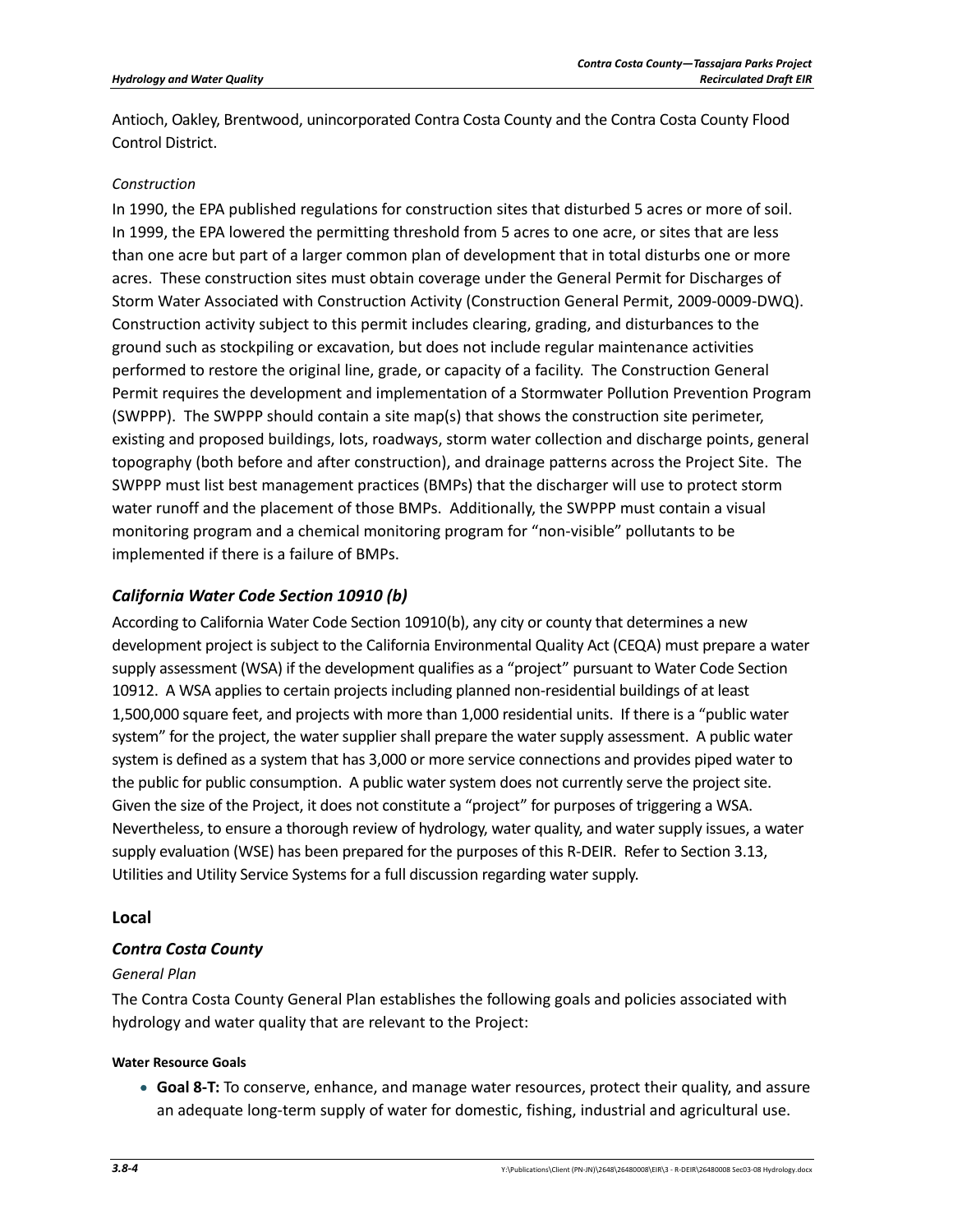- **Goal 8-U:** To maintain the ecology and hydrology of creeks and streams and provide an amenity to the public, while at the same time preventing flooding, erosion and danger to life and property.
- **Goal 8-W:** To employ alternative drainage system improvements which rely on increased retention capacity to lessen or eliminate the need for structural modifications to watercourses, whenever economically possible.
- **Goal 8-X:** To enhance opportunities for public accessibility and recreational use of creeks, streams, drainage channels and other drainage system improvements.
- **Policy 8-74:** Preserve watersheds and groundwater recharge areas by avoiding the placement of potential pollution sources in areas with high percolation rates.
- **Policy 8-77:** Ensure that land uses in rural areas be consistent with the availability of groundwater resources.
- **Policy 8-77:** Provide development standards in recharge areas to maintain and protect the quality of groundwater supplies.
- **Policy 8-85:** Natural watercourses shall be integrated into new development in such a way that they are accessible and provide a positive visual element.
- **Policy 8-86:** On-site water control shall be required of major new developments so that no increase in peak flows occurs relative to the site's pre-development condition, unless Planning Agency determines that off-site measures can be employed which are equally effective in preventing adverse downstream impacts.
- **Policy 8-89:** Setback areas shall be provided along natural creeks and streams in areas planned for urbanization. The setback areas shall be of a width adequate to allow maintenance and to prevent damage to adjacent structures, the natural channel and associated riparian vegetation. The setback area shall be a minimum of 100 feet; 50 feet on each side of the centerline of the creek.
- **Policy 8-91:** Grading, filling and construction activity near watercourses shall be conducted in such a manner as to minimize impacts from increased runoff, erosion, sedimentation, biochemical degradation, or thermal pollution.
- **Implementation Measure 8-cu:** Review all public and private projects adjacent to and within creeks and streams to determine their conformance with the policies of this General Plan.
- **Implementation Measure 8-cy:** Through the environmental review process, the likely effects of construction and other proposed activities on nearby natural watercourses and related open space shall be determined. Measures shall be identified that will mitigate these effects and encourage the preservation of natural waterways and related open space. Such measures may include, but are not limited to:
	- Clustering of buildings and other site design features;
	- Restoration or enhancement; or
	- Purchase of development rights for lands within other stream setback areas.

### *Contra Costa County Flood Control and Water Conservation District (FCWCD)*

The FCWCD coordinates drainage master planning, financing and implementation; provides flood risk reduction planning; reviews land development plans, calculations, and studies; provides hydrology information and service; oversees the Contra Costa Clean Water Program staff; and oversees the County Watershed Program within the unincorporated county areas.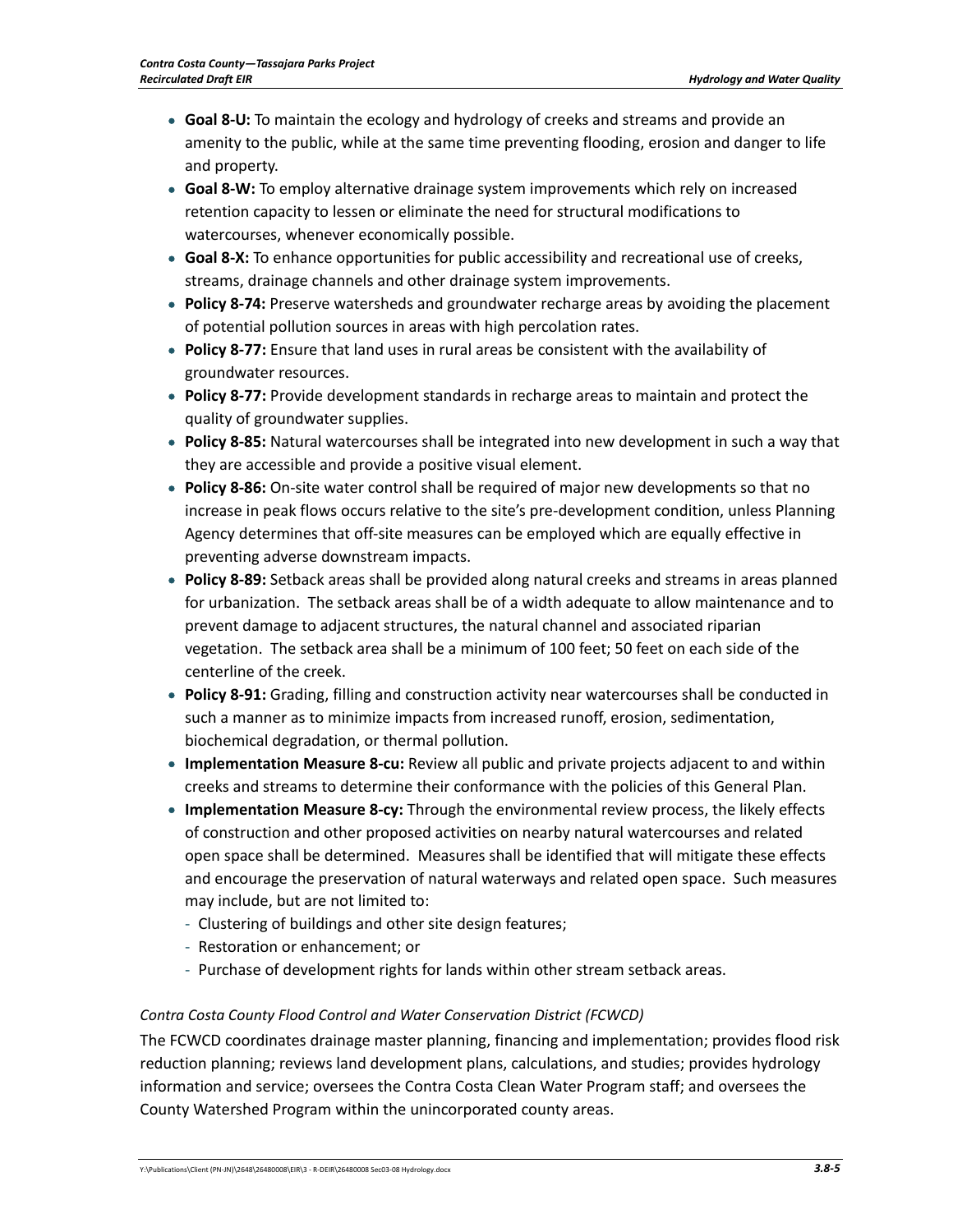## *Contra Costa County Clean Water Program*

The Contra Costa County Clean Water Program consists of Contra Costa County, nineteen of its incorporated cities and the Contra Costa County FCWCD. The Clean Water Program reduces stormwater pollution through public education, inspection, and enforcement activities. The Clean Water Program is responsible for ensuring that the County complies with its municipal stormwater NPDES permits.

## *Contra Costa County Ordinance Code*

Section 414-4.201 requires that any development needing water for domestic purposes shall demonstrate an approved water supply and obtain approval from the applicable health officer for such development. Section 76-6.004 requires the provision of suitable drainage facilities. Section 76-6.012 requires the submittal of a drainage plan. Section 914-2.002 requires that all portions of a subdivision shall be protected from flood hazards and storm drainage facilities within the subdivision shall be designed and constructed in compliance with current specifications and design standards of the Public Works Department.

Division 1014 of the Ordinance Code, Stormwater Management and Discharge Control, carries out the conditions in the County's NPDES permit issued by the San Francisco Bay Regional Water Quality Control Board that require implementation of appropriate source control and site design measures and stormwater treatment measures for projects that create or replace one acre or more of impervious surface.

## **3.8.4 - Methodology**

FirstCarbon Solutions evaluated hydrology and water quality impacts through review of, among other materials, the Contra Costa County General Plan; Project utility plans; Federal Emergency Management Agency Flood Insurance Rate Maps; the letter report prepared by Balance Hydrologics (Appendix G.2); the Preliminary Stormwater Management Plan prepared by Carlson, Barbee & Gibson (CBG) (Appendix G.1); and the Preliminary Geotechnical Report and Geotechnical Exploration prepared by ENGEO in 2009 and 2015, respectively (Appendices E.1 and E.2).

## **3.8.5 - Thresholds of Significance**

According to Appendix G, Environmental Checklist, of the CEQA Guidelines, hydrology and water quality impacts resulting from the implementation of the Project would be considered significant if the Project would:

- a) Violate any water quality standards or waste discharge requirements?
- b) Substantially deplete groundwater supplies or interfere substantially with groundwater recharge such that there would be a net deficit in aquifer volume or a lowering of the local groundwater table level (e.g., the production rate of pre-existing nearby wells would drop to a level which would not support existing land uses or planned uses for which permits have been granted?
- c) Substantially alter the existing drainage pattern of area, including through the alteration of the course of a stream or river, in a manner which would result in substantial erosion or siltation on- or off-site?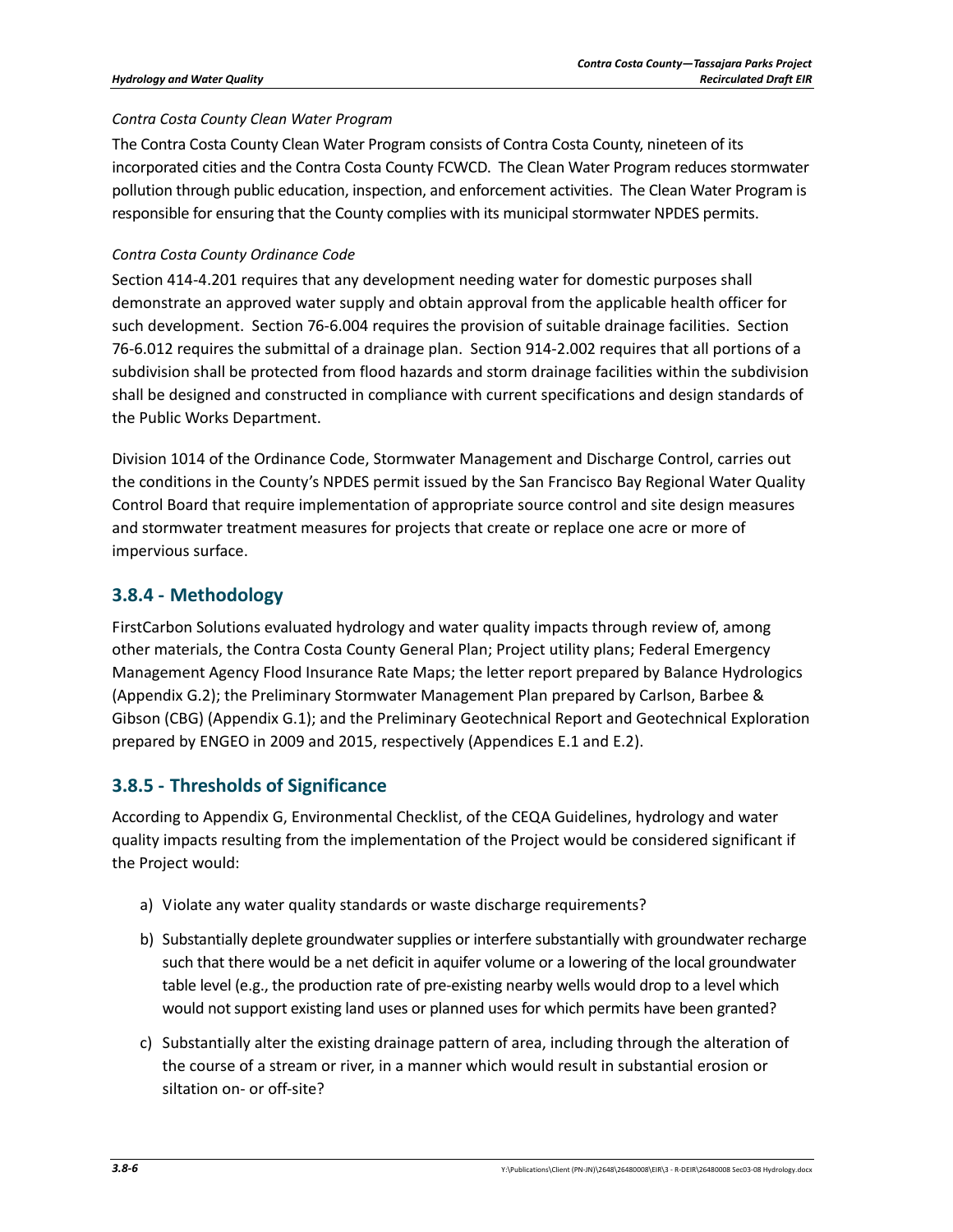- d) Substantially alter the existing drainage pattern of the site or area, including through the alteration of the course of a stream or river, or substantially increase the rate or amount of surface runoff in a manner, which would result in flooding on- or off-site?
- e) Create or contribute runoff water which would exceed the capacity of existing or planned stormwater drainage systems or provide substantial additional sources of polluted runoff?
- f) Otherwise substantially degrade water quality?
- g) Place housing within a 100‐year flood hazard area as mapped on a federal Flood Hazard Boundary or Flood Insurance Rate Map or other flood hazard delineation map? (Refer to Section 7, Effects Found not to be Significant.)
- h) Place within a 100‐year flood hazard area structures, which would impede or redirect flood flows?
- i) Expose people or structures to a significant risk of loss, injury or death involving flooding, including flooding as a result of the failure of a levee or dam? (Refer to Section 7, Effects Found not to be Significant.)
- j) Inundation by seiche, tsunami, or mudflow? (Refer to Section 7, Effects Found not to be Significant.)

## **3.8.6 ‐ Project Impacts and Mitigation Measures**

This section discusses potential environmental impacts associated with the development and operation of the Project and provides feasible mitigation measures where appropriate. As described in Section 2 of this R‐DEIR, a Memorandum of Understanding (MOU) is currently being considered to preserve certain land in the county for agriculture and open space, wetlands, or parks. The effect of the MOU would be to continue existing policy, and the MOU would not result in a substantial adverse change to existing conditions with respect to hydrology and water quality. The range of actions to be considered pursuant to the MOU were it to be adopted would include promoting agriculture through the purchase of land or easements from willing sellers, through continuing the Williamson Act program and its related tax benefits, as well as through technical support to better manage weeds and water. To the extent that any specific projects that could be considered for funding pursuant to the MOU—such as land conservation, weed management, or groundwater improvements—could have adverse environmental effects, such projects would be subject to separate project-level CEQA review as proposed actions are defined and funding for them is identified. As the precise location and scope of such projects is not known at this time, further consideration of potential impacts would be speculative.

## **Water Quality**

**Impact HYD‐1: Construction and operation activities associated with the Project may have the potential to degrade surface water quality in downstream water bodies.**

### *Impact Analysis*

This impact assesses the potential for the Project to degrade surface water quality in downstream water bodies or otherwise substantially degrade water quality.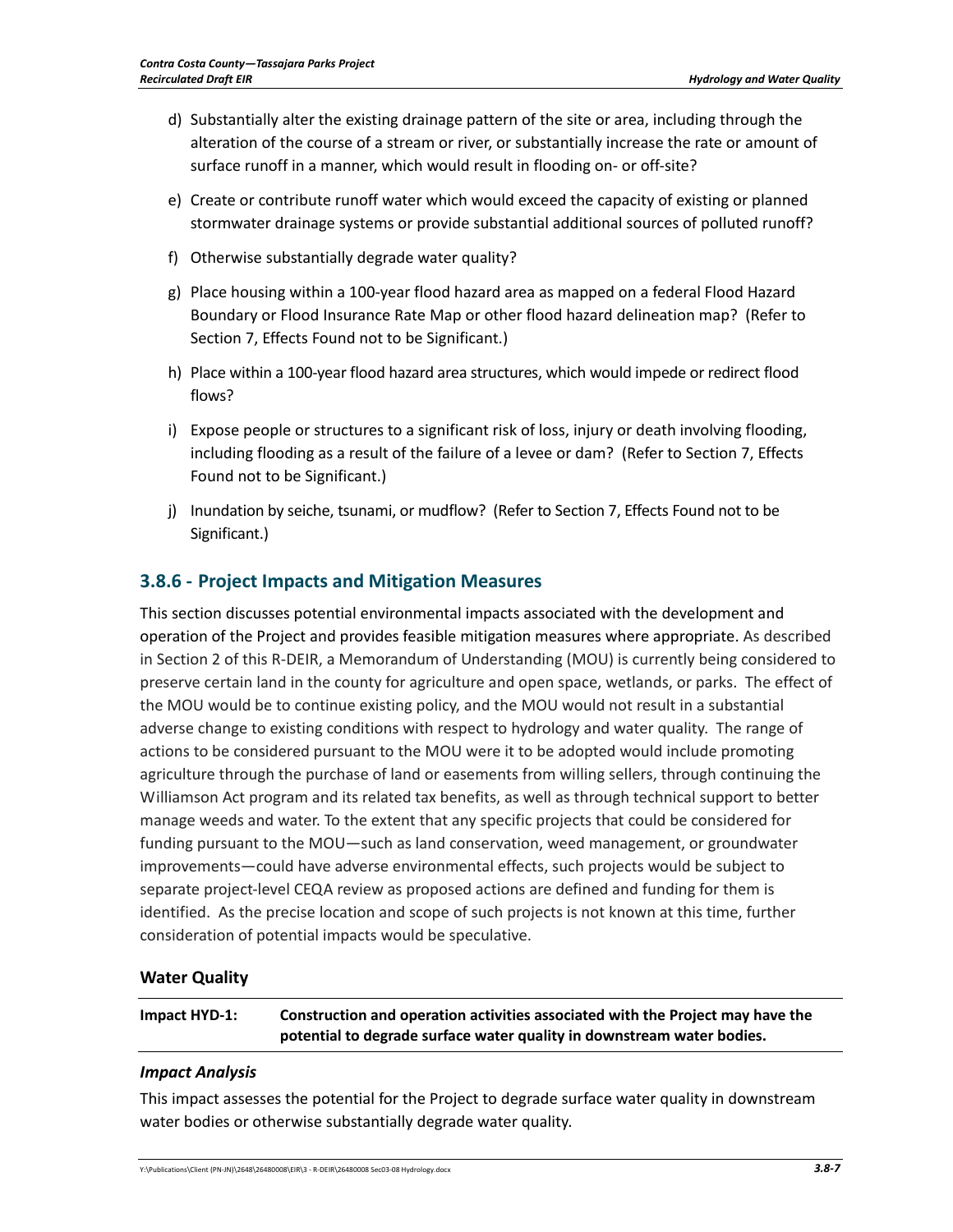The Project would involve the development of 125 single-family homes, related stormwater and other infrastructure, a public trail, and two staging areas on the Northern Site. Construction on the Southern Site would be limited to the proposed creation of wetlands (which would involve approximately 1.18 acres, including minor grading) as required by Mitigation Measure (MM) BIO-3. Grading activities could result in erosion and sedimentation. The accumulation of sediment could result in the blockage of flows, potentially causing increased localized ponding or flooding.

Construction activities would require the use of gasoline and diesel-powered heavy equipment, such as bulldozers, backhoes, water pumps, and air compressors. Chemicals such as gasoline, diesel fuel, lubricating oil, hydraulic oil, lubricating grease, automatic transmission fluid, paints, solvents, glues, and other substances could be used during construction. An accidental release of any of these substances could degrade the quality of the surface water runoff and adversely affect receiving waters. The Project would be required to comply with all applicable laws and regulations governing water quality during construction. To further ensure all water quality impacts are less than significant, MM HYD-1 is proposed, requiring the implementation of stormwater quality control measures during construction activities to prevent pollutants from entering downstream waterways. With implementation of this mitigation, impacts would be less than significant.

Operational activities would involve vehicle use, landscape maintenance, and routine maintenance of structures. Leaks of fuel or lubricants, tire wear, brake dust, and fallout from exhaust contribute petroleum hydrocarbons, heavy metals, and sediment may result in the pollutant load in runoff being transported to receiving waters. Runoff from landscaped areas may contain residual pesticides and nutrients. Consequently, the long-term degradation of runoff water quality in downstream waterways could result from the implementation of the Project. However, the Project would be required to comply with Division 1014 of the Ordinance Code, Stormwater Management and Discharge Control, requiring implementation of appropriate source control and site design measures and stormwater treatment measures, consistent with the County's current NPDES permit and Clean Water Program Stormwater C.3 Guidebook. Compliance with the Stormwater Management and Discharge Ordinance would ensure the implementation of stormwater quality control measures during operational activities to prevent pollutants from entering downstream waterways. As such, operational impacts would be less than significant.

## *Level of Significance Before Mitigation*

Potentially significant impact.

## *Mitigation Measures*

**MM HYD-1** Prior to issuance of any grading permits for the Project, the Contra Costa County Department of Conservation and Development shall verify that the applicant has prepared a Stormwater Pollution Prevention Plan (SWPPP) in accordance with the requirements of the statewide Construction General Permit. The SWPPP shall be designed to address the following objectives: (1) all pollutants and their sources, including sources of sediment associated with construction, construction site erosion, and all other activities associated with construction activity are controlled; (2) where not otherwise required to be under a Regional Water Quality Control Board permit, all non-stormwater discharges are identified and either eliminated, controlled, or treated;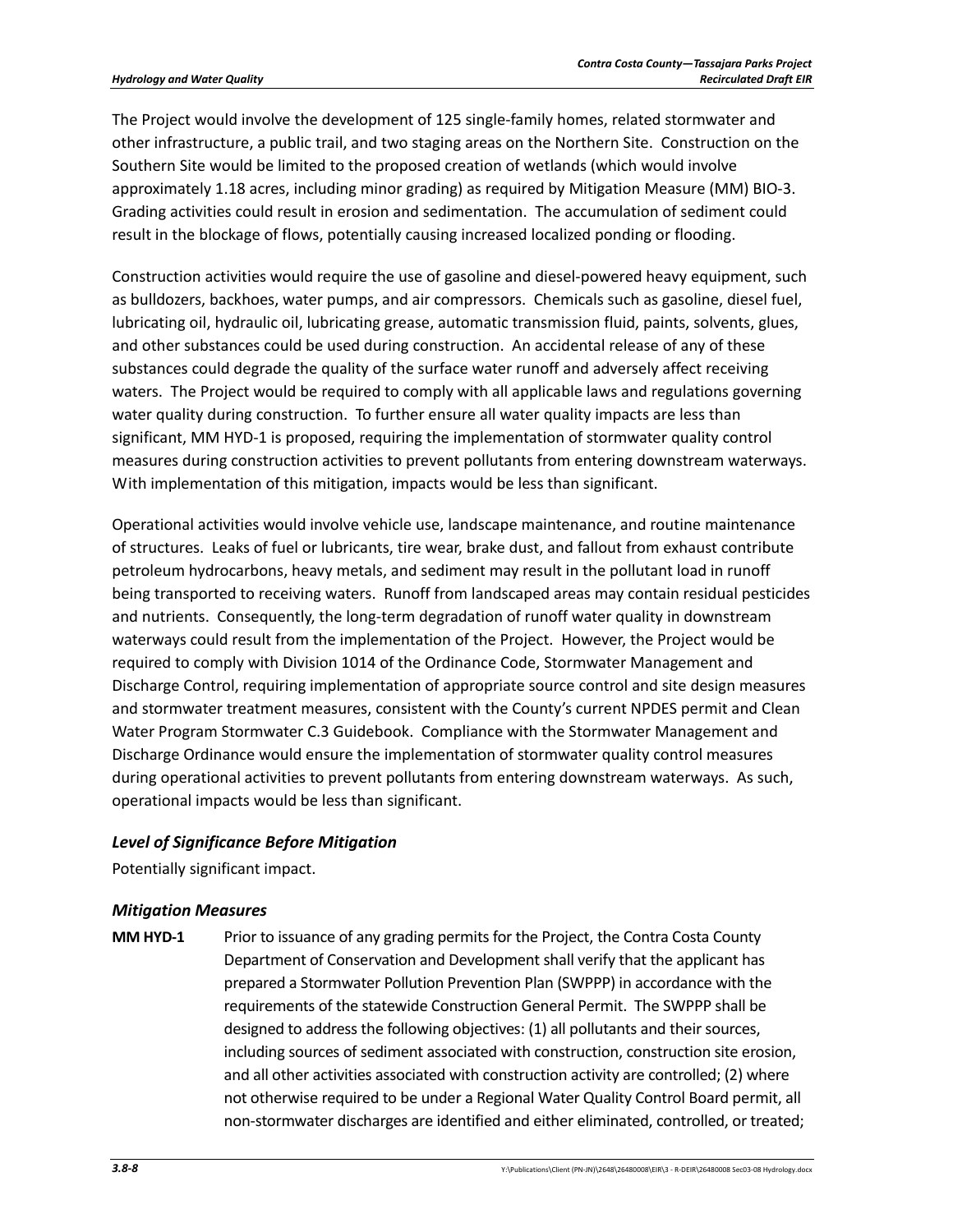(3) site Best Management Practices (BMPs) are effective and result in the reduction or elimination of pollutants in stormwater discharges and authorized non-stormwater discharges from construction activity; and (4) stabilization BMPs installed to reduce or eliminate pollutants after construction are completed. The SWPPP shall be prepared by a qualified SWPPP developer. The SWPPP shall include the minimum BMPs required for the identified Risk Level. BMP implementation shall be consistent with the BMP requirements in the then most recent version of the California Stormwater Quality Association Stormwater Best Management Handbook-Construction or the Caltrans Stormwater Quality Handbook Construction Site BMPs Manual.

## *Level of Significance After Mitigation*

Less than significant impact.

### **Groundwater**

**Impact HYD-2: The Project would not deplete groundwater supplies or interfere substantially with groundwater recharge.** 

## *Impact Analysis*

There are no existing on-site groundwater recharge basins within the Project Site. According to the Phase I ESAs (Appendix F), groundwater in the vicinity of the Project Site was observed between approximately 11.7 and 31.4 feet below ground surface. The Geotechnical Exploration and Preliminary Geotechnical Report indicated that groundwater was not generally encountered within exploration points in the upland areas of the Northern Site. The deepest areas of soil grading would occur within the upland areas of the Northern Site and, therefore, would not be expected to impact groundwater. Groundwater within alluvium in the southern portion of the Northern Site was measured at approximately 5 feet below ground surface (ENGEO 2015). The Geotechnical Exploration also found that groundwater occurs within alluvium soils at the southern end of the Northern Site at depths of 5 to 10 feet below ground surface.

The Phase I ESA reported that there are at least five wells on the Project Site, several of which are located on the Southern Site, which appear to be used primarily for cattle troughs. No changes to these groundwater wells on the Southern Site are proposed as part of the Project. Wells on the Northern Site would not be utilized as part of the Project. Future abandonment of the wells on the Project Site would be required to occur in compliance with Contra Costa County Ordinance Code Section 414-4.809 requiring compliance with Part II, Section 23 of the State of California Department of Water Resources Bulletin Number 74 and Contra Costa Environmental Health Division requirements. . No new on-site groundwater wells would be drilled as part of the Project.

The majority of the 771-acre Project Site would remain undeveloped. Storm drainage from impervious surfaces proposed on the Residential Development Area and Non-urban Development Area of the Northern Site would be directed to an on-site detention basin where infiltration could occur. As such, the Project would not substantially interfere with groundwater recharge.

The Project would demand up to approximately 47 acre-feet of potable water annually; refer to Section 3.11, Public Services and Recreation for further discussion. The Residential Development Area of the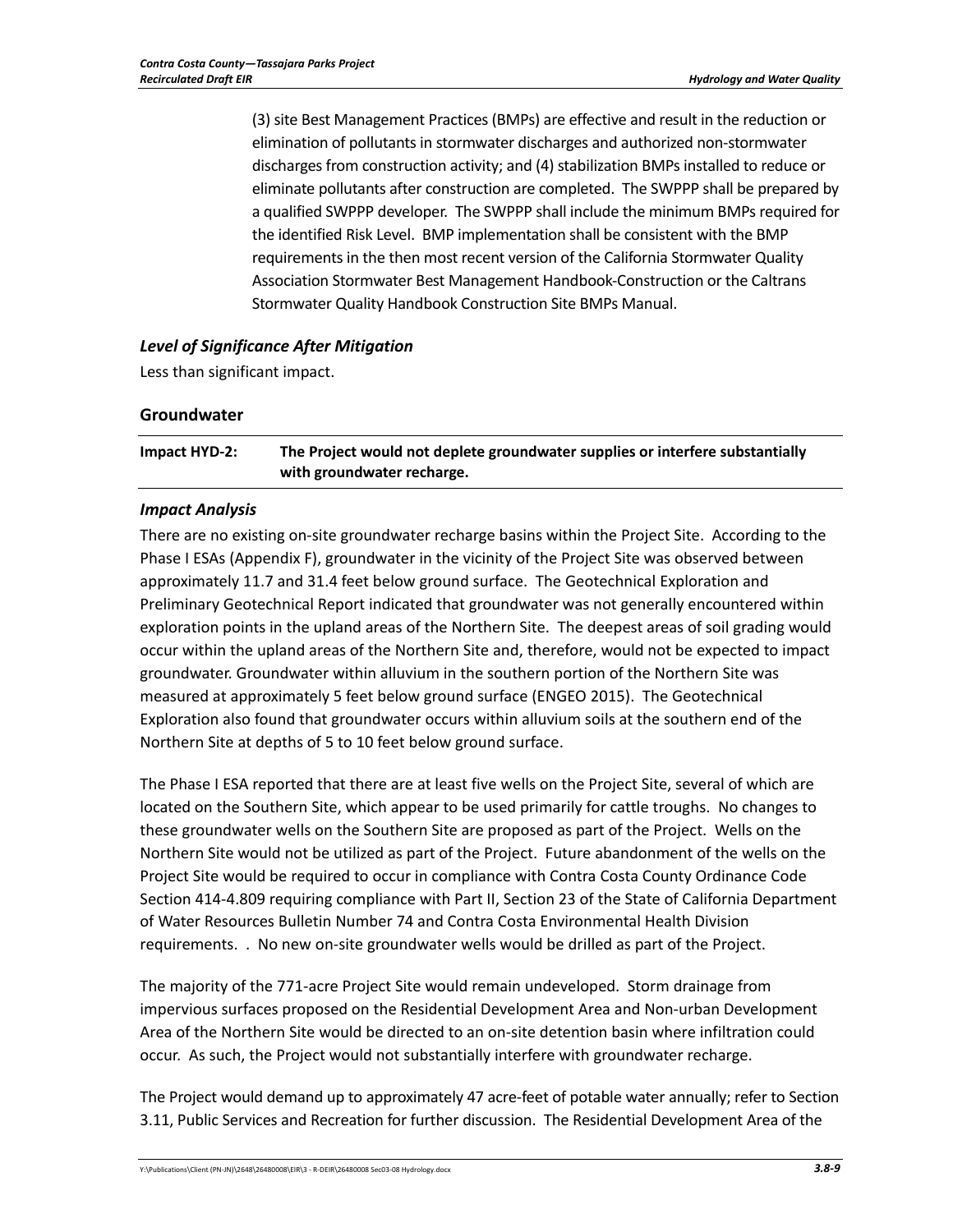Project would be served by one of two water sources: Mokelumne River water purchased from the Calaveras Public Utility District, or East Bay Municipal Utility District water (as made available by accelerating currently planned conservation and/or expanding conservation beyond currently planned levels approved in the Water Supply Management Program 2040 (WSMP) within EBMUD's service area by an amount that offsets the Proposed Project's water demand). Both sources of water originate primarily from surface water, and, therefore, the Project would not deplete groundwater supplies. Impacts would be less than significant.

### *Level of Significance Before Mitigation*

Less than significant impact.

#### *Mitigation Measures*

No mitigation is necessary.

#### *Level of Significance After Mitigation*

Less than significant impact.

# **Drainage Impact HYD-3: The Project would not alter the existing drainage pattern in a manner which would result in erosion or create or contribute runoff water that would exceed the capacity of existing or planned stormwater drainage systems.**

#### *Impact Analysis*

Runoff that occurs on the Project Site either ponds on-site or sheet flows to existing natural drainages, ultimately flowing to Tassajara Creek. As indicated in the report prepared by Balance Hydrologics dated February 4, 2016, the Northern Site—inclusive of the Residential Development Area—and the Non-urban Development Area consist of three small drainage areas with ephemeral drainages flowing to the south, combining and turning to the east along the north side of Camino Tassajara (Balance Hydrologics 2016).

The vast majority of the 771-acre Project Site would be left undeveloped and existing drainage would not be modified. No impervious surfaces would be constructed at the Future Potential Equestrian Staging Area (the parking surface would consist of an aggregate base), and drainage would continue to be directed to existing natural drainages. Similarly, the proposed trail on the Northern Site would not include impervious surfaces, and drainage would continue to be directed to existing natural drainages.

Development of the 125 residential units, Pedestrian Staging Area, and associated infrastructure in the Residential Development Area and Non-urban Development Area in the Northern Site would require the installation of new on-site storm drainage infrastructure. The on-site storm drainage system would consist of a network of street gutters, inlets, basins, and underground piping that would ultimately convey runoff to the proposed 7.6 acre-foot detention basin. A concrete V-ditch would also run along the northern side of the Residential Development Area to convey stormwater from the hills to the northeast to the detention basin. The detention basin would conform to all Contra Costa County Flood Control and Water Conservation District detention basin guidelines. The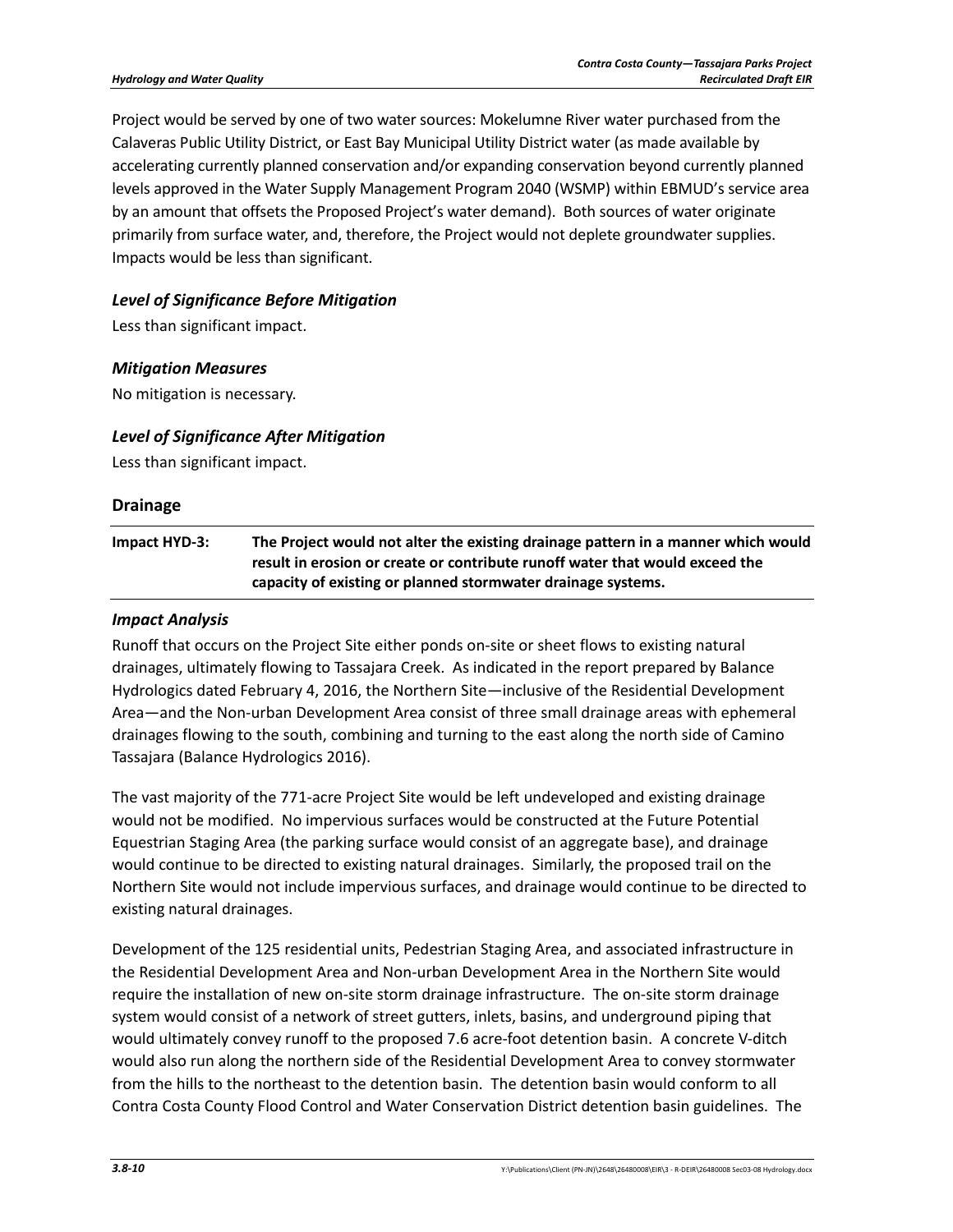detention basin outfall would drain to an existing swale area along Camino Tassajara and would be metered to pre-Project levels. All storm drainage infrastructure, including the detention basin, would be required to comply with all Contra Costa County Flood Control and Water Conservation District engineering and design standards and any erosion protection outlined in the Project's conditions of approval. As indicated in the report prepared by Balance Hydrologics, the proposed detention basin would effectively reduce post-Project peak flow rates for large storm events. The provision of the on-site stormwater infrastructure would ensure that the Project would not result in substantial erosion. Because the stormwater infrastructure has been specifically designed for the proposed development, it would not create or contribute runoff water that would exceed the capacity of the drainage system.

The proposed creation of wetland areas on the Southern Site, in response to requirements of MM BIO-3, would implement Best Management practices to ensure proper drainage and protection of preserved wetlands and other waters. In addition, any development on the Potential Future Fire District Parcel proposed by the San Ramon Valley Fire Protection District (SRVFPD) would be required to include applicable hydrologic analyses to determine and mitigate any potential drainage impacts on surrounding hydrologic features, including Tassajara Creek. Note that no development of the Potential Future Fire District Parcel is proposed as part of the Project, and the SRVFPD has not formally indicated its intention to accept the offer.

Impacts would be less than significant.

## *Level of Significance Before Mitigation*

Less than significant impact.

### *Mitigation Measures*

No mitigation is necessary.

## *Level of Significance After Mitigation*

Less than significant impact.

## **Flooding**

**Impact HYD-4: The Project would not alter the existing drainage pattern in a manner that would result in flooding on- or off-site and would not locate structures within a 100-year flood hazard area.** 

### *Impact Analysis*

As discussed in Impact HYD-3, the report prepared by Balance Hydrologics indicates that the proposed detention basin would effectively reduce post-Project peak flow rates for large storm events. Therefore, the Project would include on-site stormwater infrastructure that would ensure on- or off-site flooding would not occur.

The majority of the Project Site is located outside the 100-year flood hazard area known as Zone X (Federal Emergency Management Agency 2009). Two small areas of the Project Site are located within the 100-year flood hazard area (Zone A). These areas are located in the far northeastern corner of the Northern Site adjacent to Tassajara Creek (approximately 2 acres) and the far